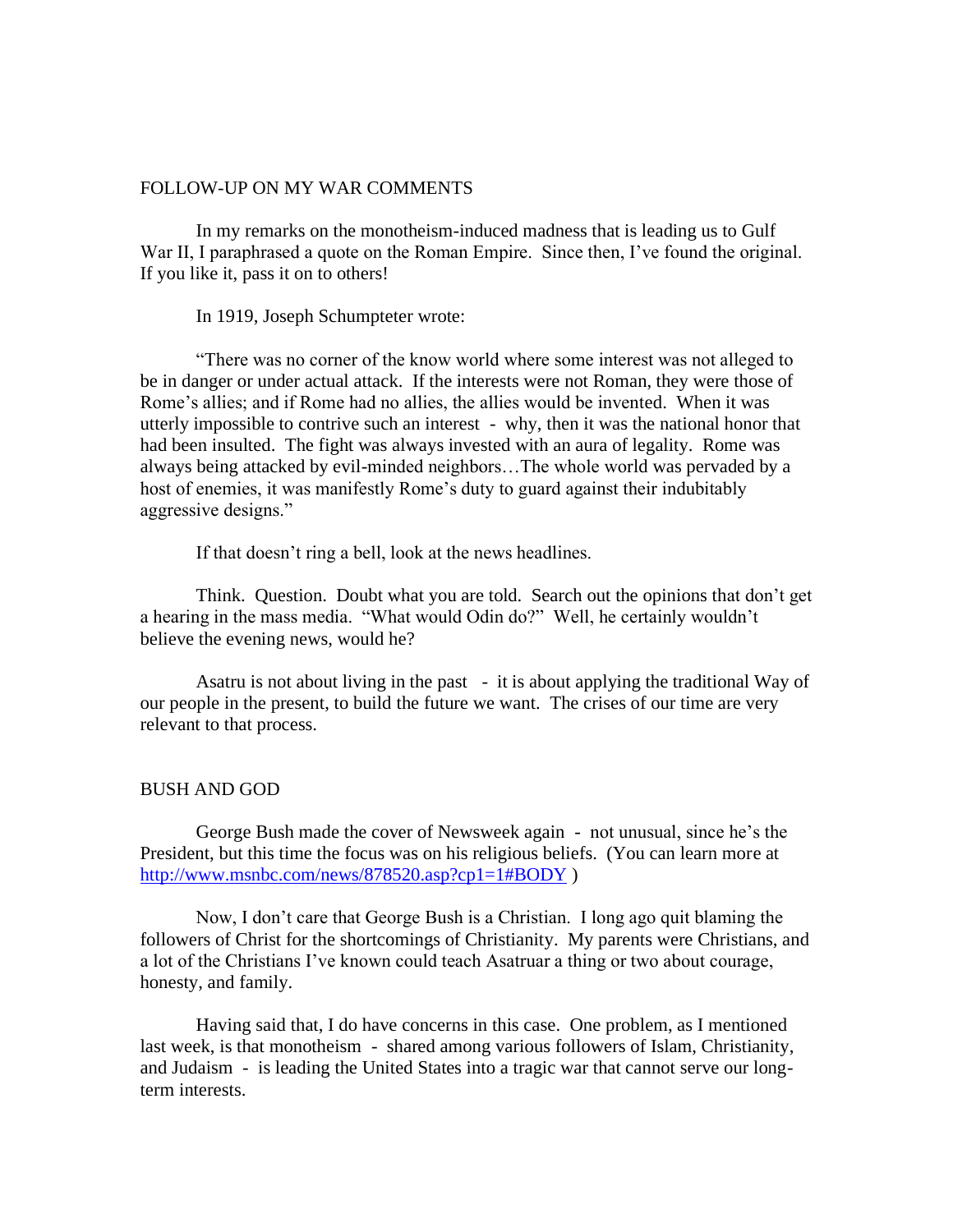But there's a danger close to home, too. Bush is on record as saying that Wicca is not a real religion, and you can be sure he'd scoff at our own beliefs. I'm not suggesting that the government is going to round us up and put us in an American gulag - but we can expect Asatru and other religions to have a tougher time, considering the mood of the country. We're going to see a lot more emphasis on God in government, and a lot more suspicion of those of us who are proudly polytheist.

My point? Each and every one of us has a part to play in making Asatru a viable, strong entity. Let's never pass up a chance to strengthen our community…to hold ourselves and others to high standards of behavior and performance…to legitimize our religion, our Way, in the eyes of others…to sincerely and fervently call the power of the Gods and Goddesses into our lives.

It is not enough to believe, or to think. Ultimately it is what we do that matters.

## A HOLY RESERVE

From the very beginning of the revival of our ancient ways here in Vinland some thirty years ago, we have been open about our beliefs and our practices. We have given blot, or "honorings of the Holy Ones," in front of Wiccans and eclectic neopagans and before the staring glass eye of the media. We have been photographed while performing our rites. On more than a few occasions, people we hardly knew were invited to participate in our rituals.

Looking back, I think this policy has been a mistake.

I'm not pointing fingers in accusation as I say this, because I have been as much at fault as anyone. Indeed, am largely responsible for forming many of our Asatru customs, good and ill alike. That's the risk of leading the way into unknown territory. We did many things that were right - but this extreme openness is not one of them.

#### Religious Exclusivity

Historically, native religions have been much more guarded about their religious practices. When the father of an Aryan household in ancient India performed the daily rite before the hearth, only family members could be present. Even good friends were forbidden to witness the rituals. Similarly, lower castes and outsiders were not even allowed to listen to certain verses of the Rig Veda. This was definitely not a "come one, come all" religion!

In more modern times, the Mormons maintain the privacy of their religion against the casual curiosity of others. If you're not a Mormon, you won't be allowed to watch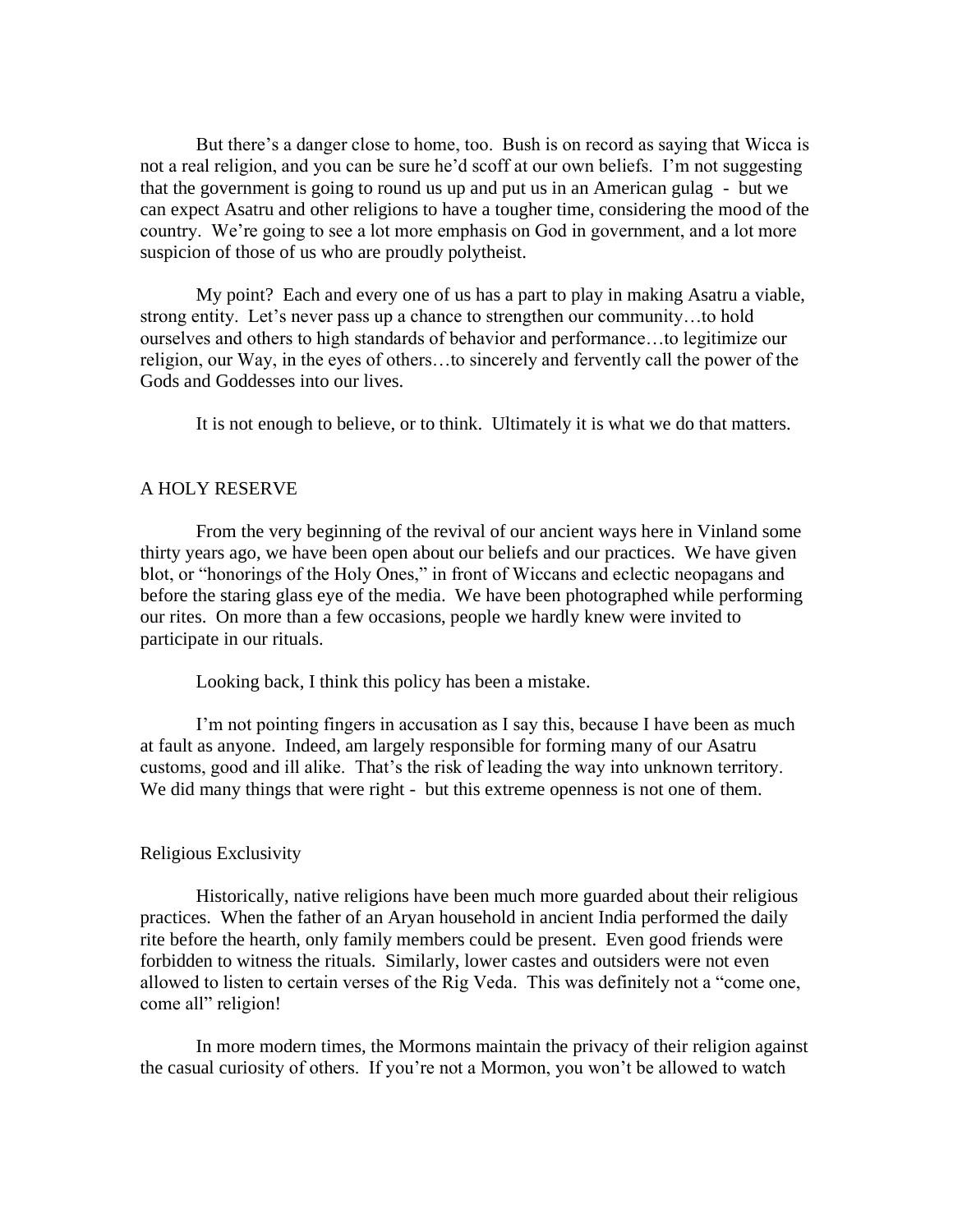ceremonies inside the temple. Fraternal lodges like the Masons and their many offshoots keep the same policy of exclusivity.

American Indians may allow selected non-Indians to take part in some of their religious rites, but in most cases tribal membership is a prerequisite. Some Indian groups are very militant in stressing the proprietary nature of their practices - which of course gets them labeled "racists" by petulant New Agers who feel they have a right to practice the religion of any group whatsoever.

### The Holy

The Vedic Indians, the Mormons and all the rest practice what I call "a holy reserve." The German theologian Rudolf Otto, in his book *The Idea of the Holy*, examines the essence of the "numinous experience" - the human encounter with the holy. This encounter cannot be adequately described in words because it lies beyond the life that we know. We can only approximate a description of the numinous through analogy and through the feelings of awe and majesty it induces in us. The experience of the numinous is one of overwhelming power, of inspiration and even of ecstasy; it is in this sacred state that we commune with the Gods and the ancestors.

Our encounter with the Holy Powers is set aside from the mundane world. The early Germanic word for the holiness, Wihaz, implies exactly this sort of awe-filled separation. The ve-bonds, or "sanctuary ropes" marking off the ritual area in Viking times, were a physical manifestation of this protected, enclosed, holy space in which every word and gesture took on a special significance.

It is inappropriate to invite the curious, the whimsical, the scoffing, or the alien into this space.

Quite apart from the essential nature of the holy in Germanic religion, there are other very good reasons to safeguard our rites from the eyes of the outside world. Our blots will look strange to most outsiders, inviting them to ridicule our rites and thus insult the Gods. We know why we do the things we do, and for us they make perfectly good sense, but to others they may simply look bizarre. It is our duty to protect the Gods and Goddesses from the scorn of non-believers.

On a more ordinary and practical note, there is the issue of public relations. We will not win men and women of quality by looking peculiar. If the Old Way is to grow and it must! - we have to approach people in a way that does not frighten them off. Those freshly-scrubbed young Mormon missionaries on their bicycles don't tell you about some of the rather strange things that Mormons believe; they describe their religion in terms that do not violate your comfort level. Similarly, we must present our beliefs in ways that make sense to ordinary people.